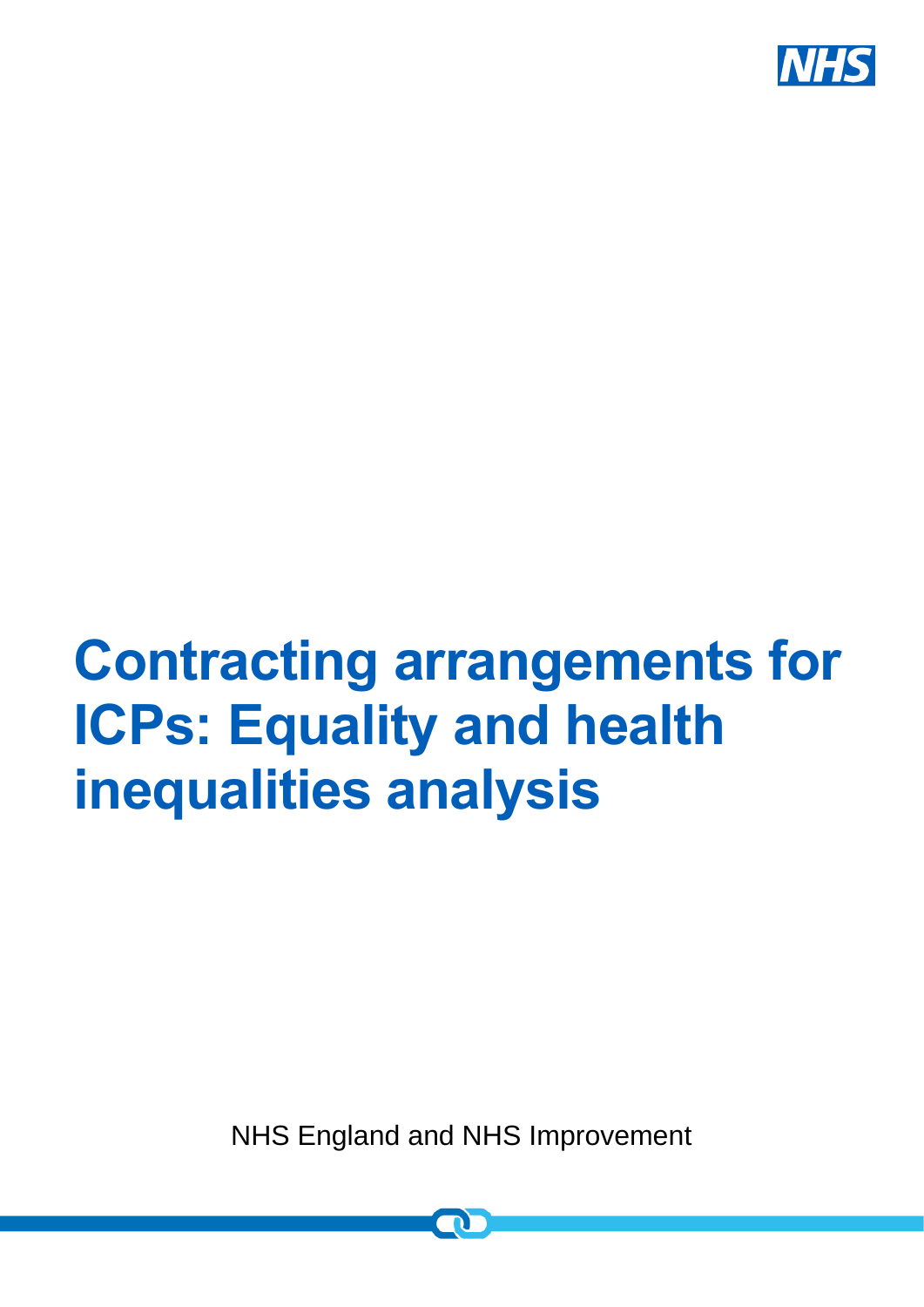## **Contracting arrangements for ICPs: Equality and health inequalities analysis**

# **Integrated Care Provider Contract Package**

Publishing approval number: **000502**

Version number: 1

First published: August 2019

Updated:

Prepared by: Primary Care Strategy and NHS Contracts Group

This information can be made available in alternative formats, such as easy read or large print, and may be available in alternative languages, upon request. Please contact [nhscb.contractshelp@nhs.net.](mailto:nhscb.contractshelp@nhs.net)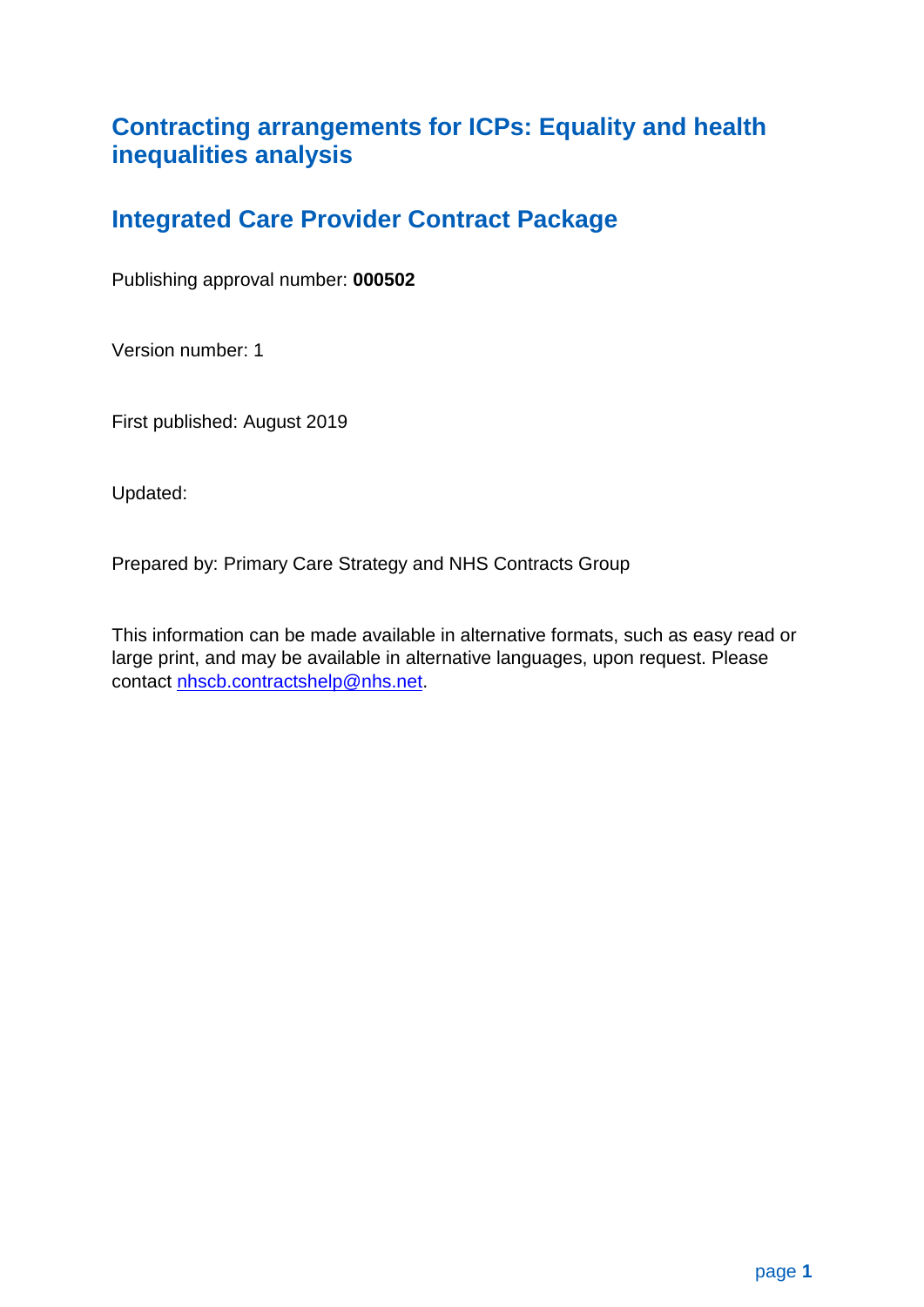# **Contents**

| 2.                                                                                                                                                      |  |
|---------------------------------------------------------------------------------------------------------------------------------------------------------|--|
| 2.1 Requirements already existing in the generic NHS Standard Contract 4<br>2.2 New core content describing the who population approach required by the |  |
|                                                                                                                                                         |  |
| 2.2.2 Additional content intended to underpin integration between primary                                                                               |  |
| 2.2.3 Whole population models of provision: Establishing integrated                                                                                     |  |
|                                                                                                                                                         |  |
| 3.                                                                                                                                                      |  |
|                                                                                                                                                         |  |
| Appendix 1 – Service Condition 17 Equity of Access, Equality and Non-                                                                                   |  |
| Appendix 2 – New service conditions introduced associated with care model for                                                                           |  |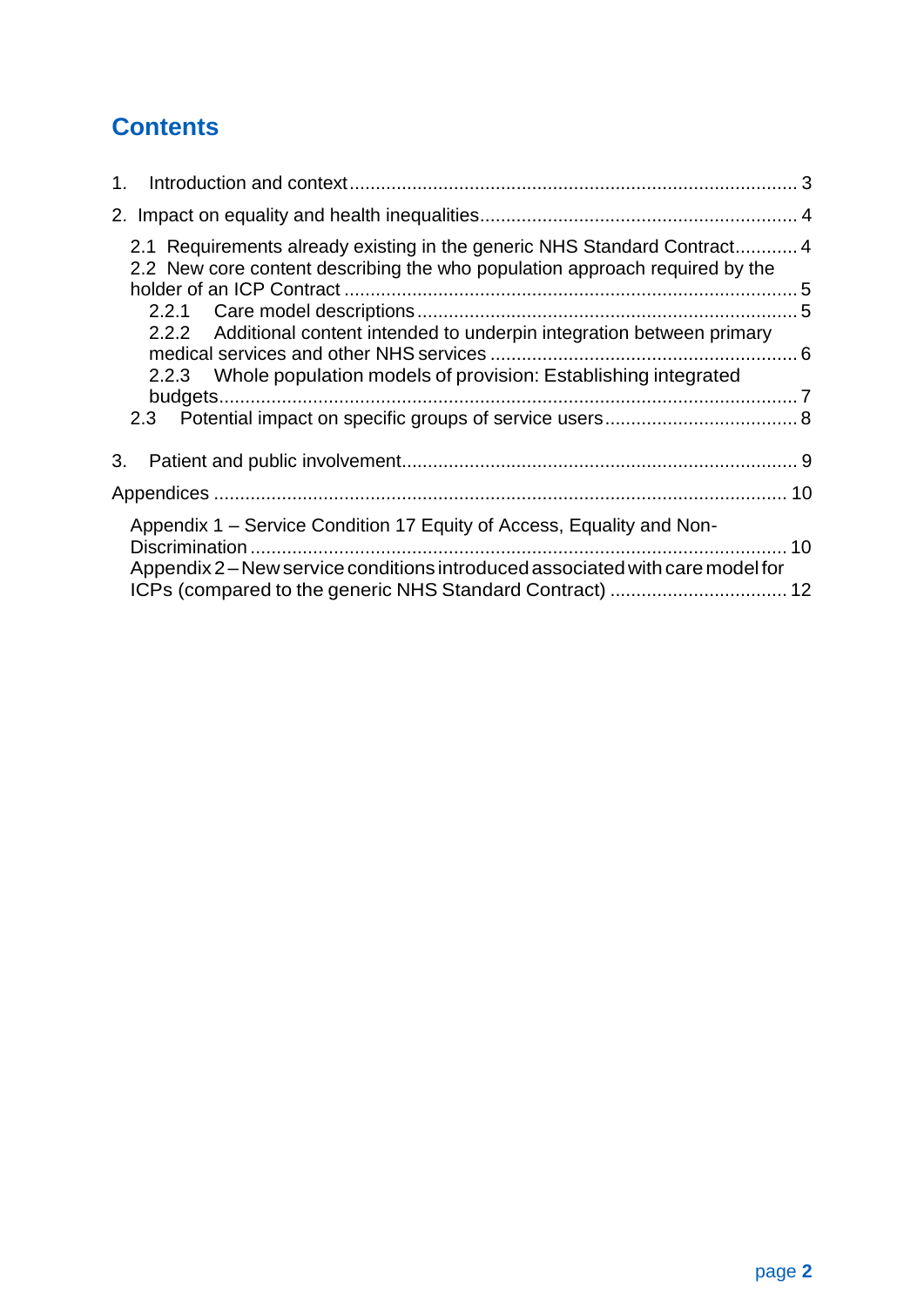## <span id="page-3-0"></span>**1. Introduction and context**

This analysis outlines the anticipated equality and health inequalities impact of proposed contracting arrangements for Integrated Care Providers (ICPs). For the purposes of this document, this includes:

- 1. the NHS Standard Contract (Integrated Care Provider), also referred to as the ICP Contract (a variant of the generic NHS Standard Contract) – particularly those elements which differ from the NHS Standard Contract
- 2. the integrated budget, which forms part of the proposed arrangements for ICPs enabling a whole population approach, commonly described as a whole population budget (WPB).

NHS England, as a public sector body, is subject to two broad legal duties related to equality and health inequalities which extend to its development of the contractual arrangements for commissioning of ICPs:

- a. the public sector equality duty (PSED) which specifically refers to the nine groups of people with protected characteristics, and requires NHS England to have due regard to the need to eliminate inequitable treatment of those groups, advance equality of opportunity and foster good relations
- b. a general duty to have due regard to exercising its functions in a manner which is designed to reduce health inequalities. Health inequalities can affect any group, some of which are well-known and defined health inclusion groups.<sup>1</sup>

Like the generic NHS Standard Contract, the ICP variant is a national framework for local completion. This means that it lays out national rules and requirements for the delivery of services, but does nothing to prescribe the services that should be available to any given population. Similarly, it does not set a prescribed contract duration, nor any details relating to the funding available to any CCG. Without such details, it is only possible to assess the impact, as far as that is possible, of the national framework itself; it is not possible to reach any conclusions about the impacts of local models which could be commissioned by CCGs using the ICP Contract.

Therefore, it is critical that commissioners undertake their own equality and health inequalities impact assessments and community and service user engagement to understand the local impact of each individual contract commissioned (in accordance with their own legal duties). Any providers that may be contracted under an ICP Contract in future would also need to ensure that they undertake, where relevant, an equality and health inequalities impact assessment of local population groups and service user

1

<sup>1</sup> Inclusion Health has been used to define a number of groups of people who are not usually well provided for by healthcare services, and have poorer health outcomes. Traditional definitions cover people who are homeless and rough sleepers, vulnerable migrants (refugees and asylum seekers), sex workers, and those from the Traveller community (including Gypsies and Roma). NHS England's working definition also includes those undergoing or surviving Female Genital Mutilation (FGM) and Human Trafficking, and those who define themselves as being part of the recovery movement, both through substance misuse and mental health issues.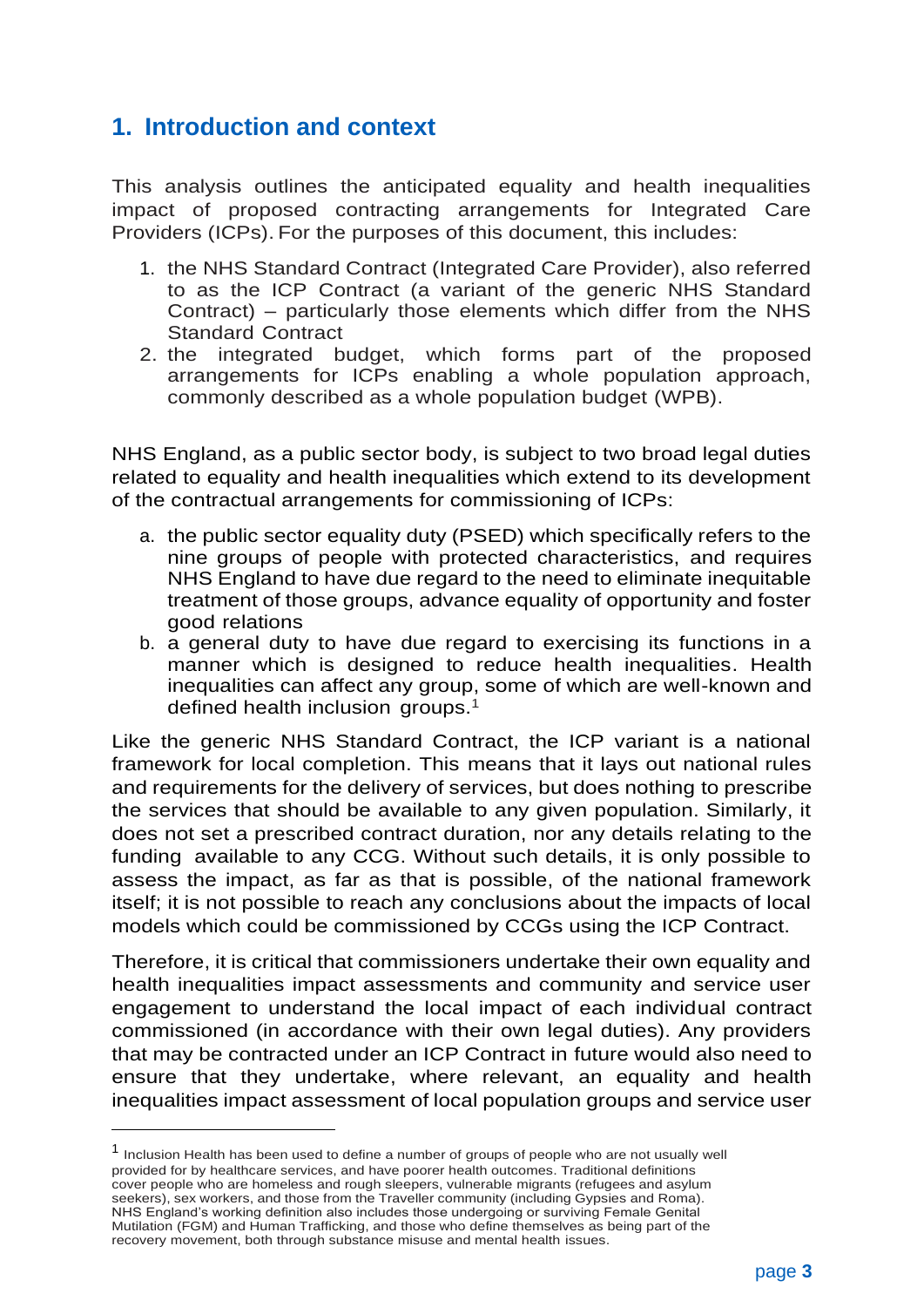needs (the requirements for local providers are outlined further in this document).

This document draws on previous related work on equality and health inequalities – including the draft [Equality Impact Assessment](https://www.england.nhs.uk/wp-content/uploads/2017/08/nhs-std-contract-eia-aug-2017.pdf) that was created jointly for the draft ACO Contract (as it was then known) and the generic NHS Standard Contract. Undertaking an equality and health inequalities analysis is an iterative process to analyse the impact of our work and identify any gaps and potential actions as a result of them.

# <span id="page-4-0"></span>**2. Impact on equality and health inequalities**

The aim of ICP contractual arrangements is to ensure that people receive integrated care that is focused on meeting their individual needs. This means that commissioners would use an ICP Contract predominantly where they wish to put in place care models such as the Multispecialty Community Provider (MCP) or the Primary and Acute Care System (PACS).<sup>2</sup> These models describe how a whole population model could be put in place that would focus on addressing the wider determinants of health and tackling inequalities.<sup>3</sup>

This section sets out the anticipated equality and health inequalities impact of the proposed contracting arrangements for ICPs, based on the national components of the ICP Contract and associated payment approach.

Provisions within the ICP Contract are supported by a performance management approach, as with the generic NHS Standard Contract that is already used for most NHS care. If the provider failed to fulfil its obligations, a management process would be put in motion which could include a performance notice, management meeting, a remedial action plan, and eventually withholding payments (General Condition 8 of the ICP Contract). The commissioner could then seek to commission another provider to fulfil its own legal obligations around continuity of service and those in the Equality Act 2010 and the Health and Social Care Act 2012.

## <span id="page-4-1"></span>**2.1 Requirements already existing in the generic NHS Standard**

## **Contract**

1

The ICP Contract is aligned to the principles and duties of the Equality Act. Under the National Health Service Act 2006 as amended by the Health and

<sup>3</sup> More information on MCPs and PACs can be found on the NHS England website in the Multispecialty Community Provider (MCP) emerging care model and contract framework document: [https://www.england.nhs.uk/wp-content/uploads/2016/07/](https://www.england.nhs.uk/wp-content/uploads/2016/07/mcp-care-model-frmwrk.pdf) [mcp-care-model-frmwrk.pdf](https://www.england.nhs.uk/wp-content/uploads/2016/07/mcp-care-model-frmwrk.pdf), and the Integrated primary and acute care systems (PACS) - Describing the care model and the business model document: <https://www.england.nhs.uk/wp-content/uploads/2016/09/pacs-framework.pdf> (Information accessed 16 July 2018).

 $2$  The Multispecialty Community Provider (MCP) emerging care model and contract framework can be found on the NHS England website: <https://www.england.nhs.uk/wp-content/uploads/2016/07/mcp-care-model-frmwrk.pdf> (Information accessed 25 July 2018). The Primary and Acute Care Systems (PACS) – describing the care model and the business model can be found on the NHS England website: [https://www.england.nhs.uk/wp](https://www.england.nhs.uk/wp-content/uploads/2016/09/pacs-framework.pdf)[content/uploads/2016/09/pacs-framework.pdf](https://www.england.nhs.uk/wp-content/uploads/2016/09/pacs-framework.pdf) (Information accessed 7 June 2019).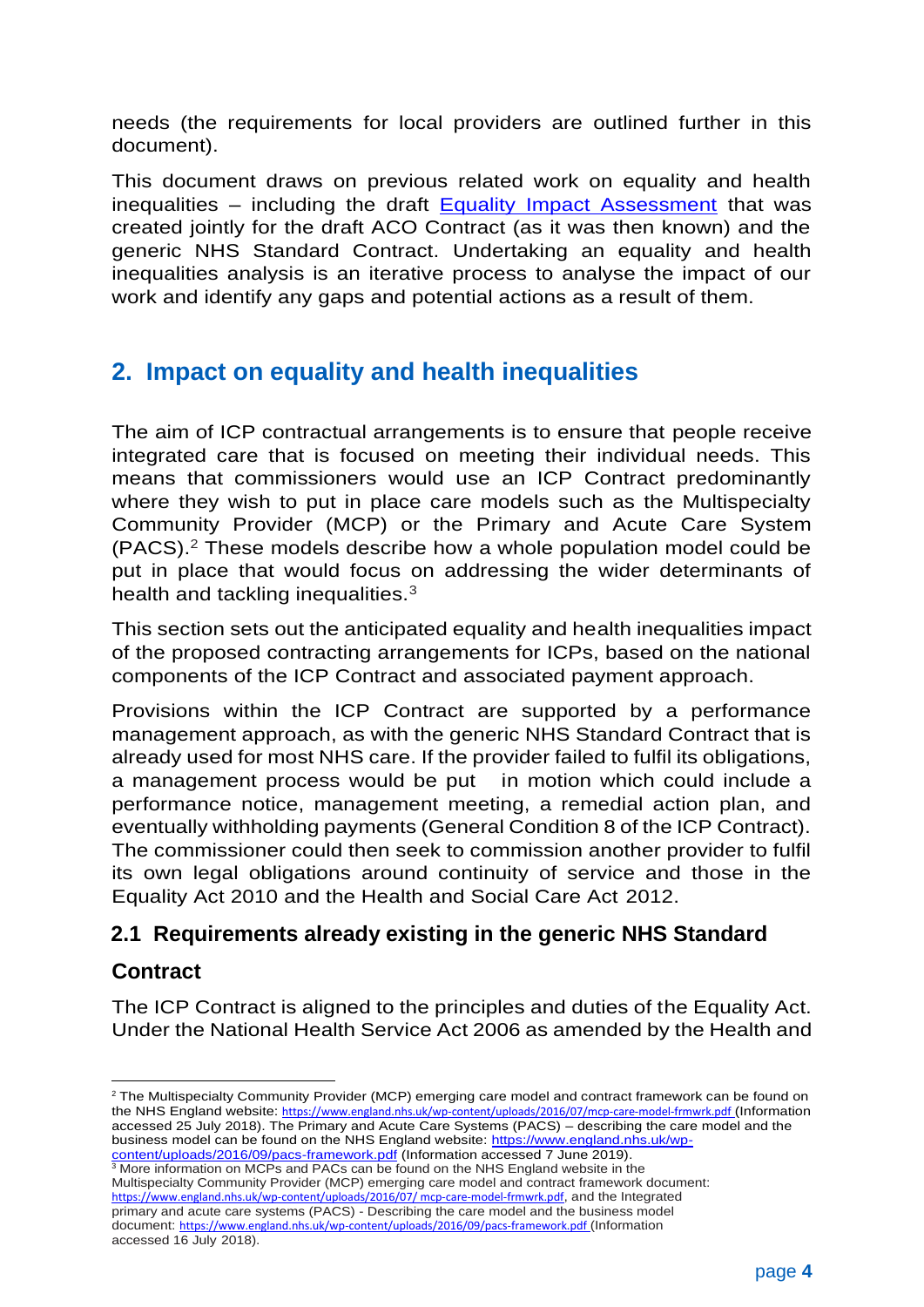Social Care Act 2012, CCGs and NHS England have duties in relation to health inequalities in the following areas:

- to have regard to the need to reduce inequalities between patients in access to health services and the outcomes achieved (s.13G and s.14T)
- to exercise their functions with a view to securing that health services are provided in an integrated way, and are integrated with healthrelated and social care services, where they consider that this would improve quality and reduce inequalities in access to those services or the outcomes achieved (s13N and s.14Z1).

The ICP Contract reflects the NHS Standard Contract in that it specifically prohibits discrimination on the basis of the nine protected characteristics set out in the Equality Act 2010 s4(9), this being a mutual obligation on the commissioner and on the provider (any organisation holding an ICP contract). The ICP Contract also includes a range of other provisions that are specific to equality. These include:

- A range of provisions that specifically outline a provider's responsibilities in relation to 'Equality of Access, Equality and Non-Discrimination' (see Appendix 1). Amongst these requirements, the ICP Contract states that the provider, whether a public body or not, must comply with the obligations contained in section 149 of the Equality Act 2010, the Equality Act 2010 (Specific Duties and Public Authorities) Regulations 2017, and section 6 of the [Human Rights](https://www.legislation.gov.uk/ukpga/1998/42/contents)  [Act 1998.](https://www.legislation.gov.uk/ukpga/1998/42/contents) The commissioner can require the provider, on reasonable request, to provide a plan setting out how it will comply with its obligations under these Acts and Regulations.
- All parties to the ICP Contract are also required to report on the compliance with the National Workforce Race Equality Standard and the National Workforce Disability Equality Standard, to be completed annually (ICP Contract Particulars, Schedule 7A).
- There are further existing obligations on providers with regard to safeguarding (Service Condition 24) and on ensuring that their staff are aware of and respect equality and human rights of colleagues, service users, carers and the public (Service Condition 9.6.6).

## <span id="page-5-0"></span>**2.2 New core content describing the whole population approach**

## **required by the holder of an ICP Contract**

#### <span id="page-5-1"></span>**2.2.1 Care model descriptions**

In addition to the requirements already mirroring those which exist in the generic NHS Standard Contract, a number of new requirements are incorporated into the ICP Contract which relate to the integrated care models. These requirements are drawn from the MCP and PACS models, and are intended to ensure that the ICP takes a whole population approach, in particular regarding the need to:

- work towards the integration goals of the care model
- tailor the care model to the needs of individuals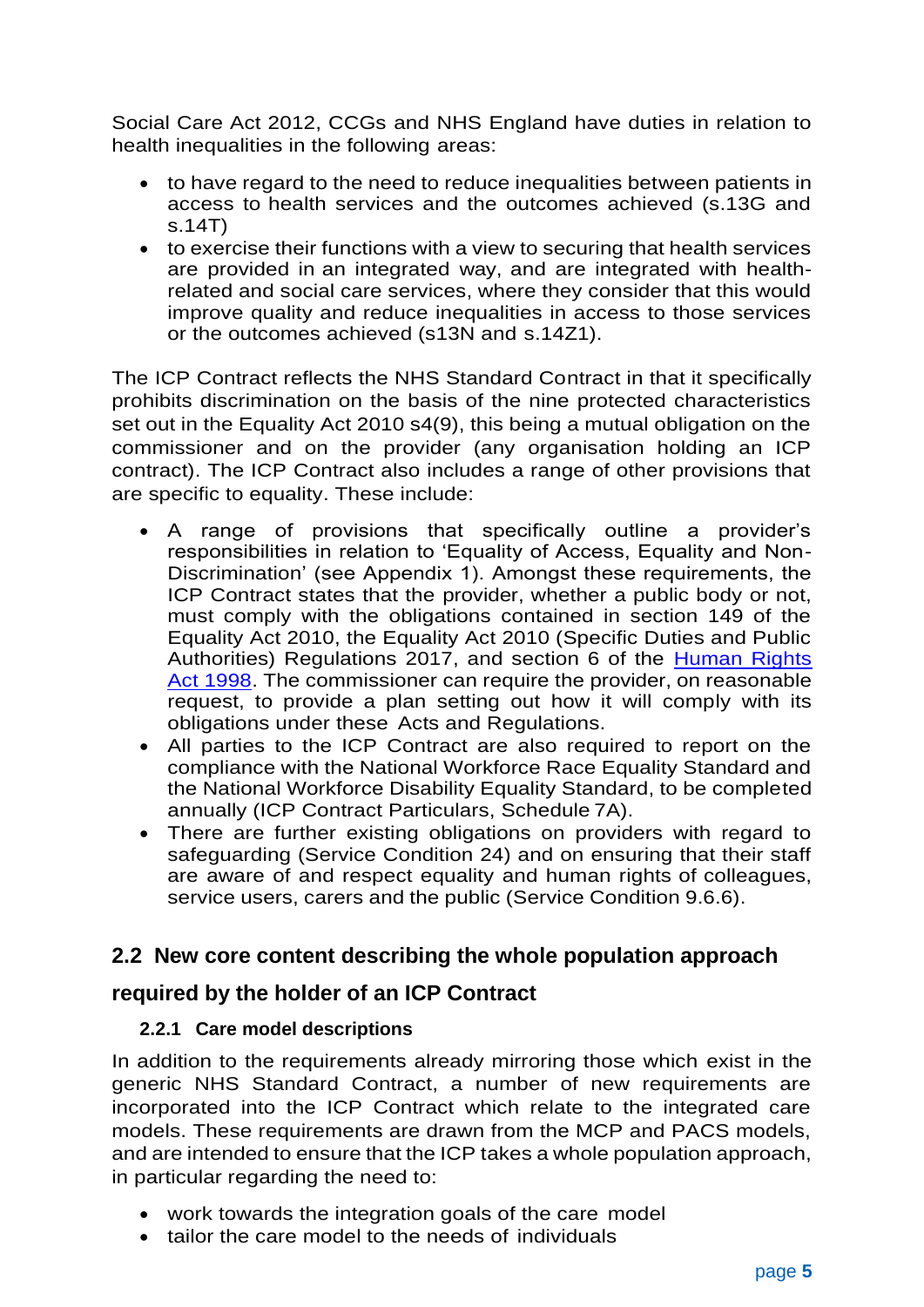• ensure that there is improvement to the health of the population.

A full list of these conditions is provided in Appendix 2. Overall, we expect these to have a positive impact on equalities and health inclusion groups. Some examples of how this could occur are highlighted below:

- The provider must actively consider the need to seek to reduce health inequalities between members of the population with respect to their ability to access health services and the outcomes achieved for them from the delivery of health services (Service Condition 1.2).
- The provider must have in place information systems and analytical capability to apply risk stratification tools (Service Condition 3.3). This would enable it to identify at-risk groups from the whole population (such as people with protected characteristics or from health inclusion groups), and consequently to ensure that its services are able to care for the needs of individuals in their population (Service Condition 4).
- The provider must implement a local approach to engaging the population in improving health and wellbeing in accordance with NICE Guideline NG44 (Service Condition 3.4.1). This would better inform the way it addresses the needs of the population.
- The provider must work collaboratively with the commissioners, the integrated practices and other providers and agencies. It will seek to identify and address the underlying influences on health and wellbeing for members of the Population and inequalities in health, wellbeing and outcomes between different sub-groups within the Population through the assessment of health and social care needs of the population (Service Condition 3.2.2).

By incorporating the new care model descriptions in the ICP Contract, the Contract tries to ensure that provision of the care model is consistent across the entire ICP population. In combination with the existing requirements around equality and health inequalities as outlined above, the intention of the ICP Contract is to reduce variation between different members of its population.

#### <span id="page-6-0"></span>**2.2.2 Additional content intended to underpin integration between primary**

#### **medical services and other NHS services**

The ICP Contract is specifically designed to aid the integration of primary medical services with other local health and care services to deliver the care model. The ICP Contract envisages two approaches to GP involvement and integration:

For a partially integrated approach, practices would continue to deliver core primary medical services under their existing GMS or PMS arrangements. The ICP would be responsible for the delivery of a package of other services and required by the ICP Contract to ensure integration of its services with the primary medical services delivered by the practices, in pursuit of locally-defined "integration goals". The GP practices would enter into an Integration Agreement (see template agreement as part of the [ICP](https://www.england.nhs.uk/nhs-standard-contract/icp-contract-publications/)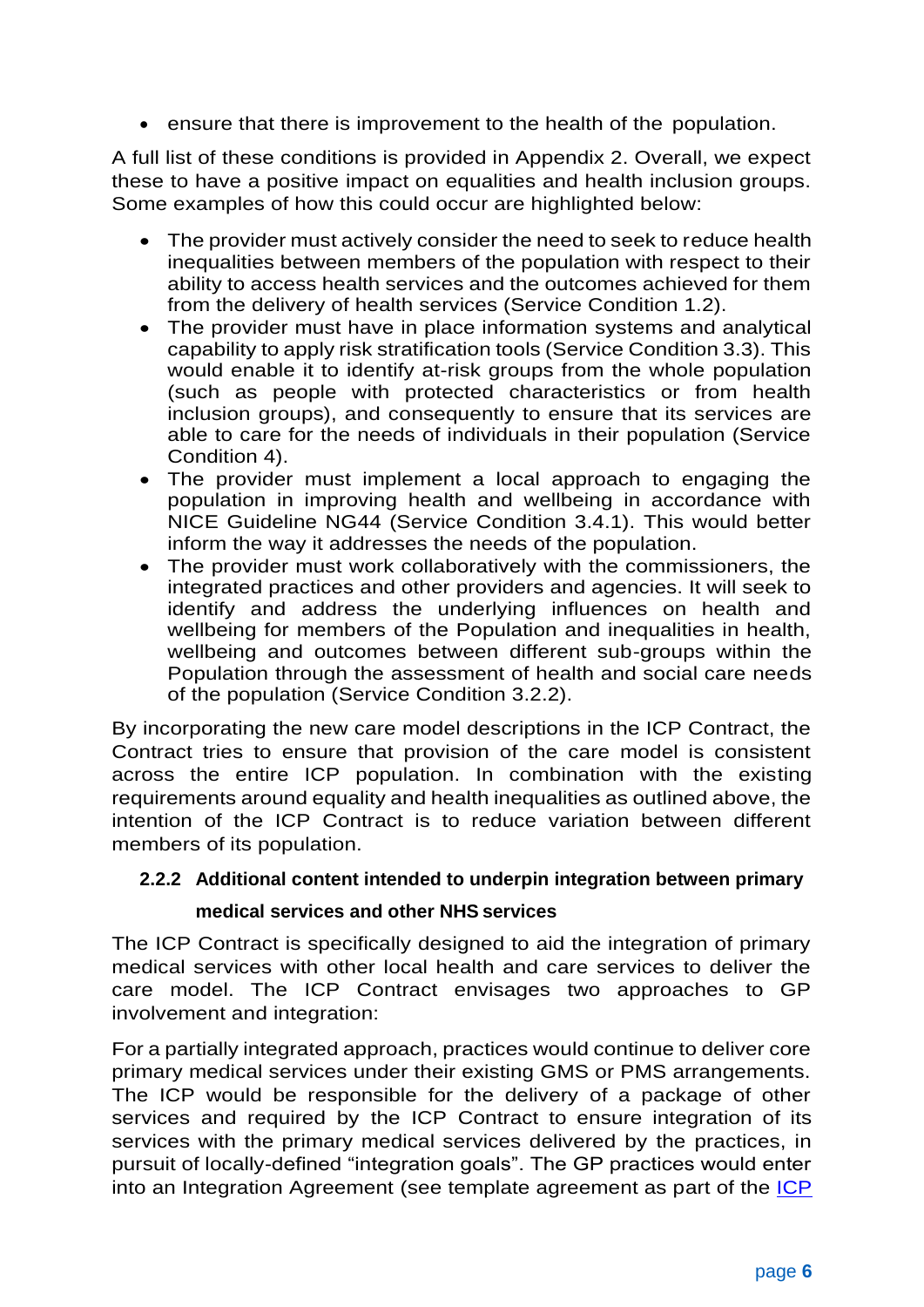[Contract Package\)](https://www.england.nhs.uk/nhs-standard-contract/icp-contract-publications/) with the ICP,<sup>4</sup> setting out how they will work more closely together.

Full integration involves core primary medical services being commissioned with other services under the ICP Contract rather than through multiple different contracts. GPs could join an ICP as employees, or provide services on subcontract to an ICP.

The different options for voluntary GP participation give rise to a potential for a 'mixed economy' of different practices participating and providing services in different ways across an ICP population. The precise implications on equality and health inequalities will be dependent on factors such as the existing level of inequality amongst practices and the extent to which practices adopt different models of participation. Any impact should be carefully considered if such mixed economies emerge.

## <span id="page-7-0"></span>**2.2.3 Whole population models of provision: Establishing integrated budgets**

Under the ICP Contract, the commissioner will bring funding together in an integrated budget to cover a package of services, instead of paying for different sets of services separately. The ICP Contract would accommodate this by providing for a Whole Population Annual Payment (WPAP), which would represent the majority of funding available under the Contract. As the provider's budget will be based on the full scope of services that are commissioned under an ICP Contract, it could allocate its resources between them in a way which best provides for its population's short and long term needs. It would have the flexibility to design and invest in its services in a way which promotes better longer-term health and care outcomes for the population thus contributing towards compliance with equality and health inequalities requirements set out in the Contract. Further details about the proposed WPAP approach are outlined in the [integrated budgets overview.](https://www.england.nhs.uk/nhs-standard-contract/icp-contract-publications/)

The equality and health inequalities impact of the integrated budget approach would be determined by the way that budgets are constructed locally. The WPAP approach would be implemented using the existing flexibilities available to commissioners and providers of NHS services pursuant to the [National Tariff Payment System \(NTPS\).](https://improvement.nhs.uk/resources/national-tariff-1719/) Payments of this nature may be agreed under the national tariff by the commissioner and provider agreeing "local variations" for nationally priced services within the scope of the WPAP (i.e. by agreeing to vary the national prices and specifications for those services), bundling them with other relevant services, and agreeing a single payment for a single package of services, in accordance with the NTPS rules. As set out in the NTPS, the local variation rules are intended to give commissioners and providers an opportunity to innovate in the design and provision of services for patients. The rules and principles applicable to local payment approaches in an ICP

1

<sup>&</sup>lt;sup>4</sup> [Frequently asked questions](https://www.england.nhs.uk/nhs-standard-contract/icp-contract-publications/) for the template Integration Agreement can also be found on the NHS England website.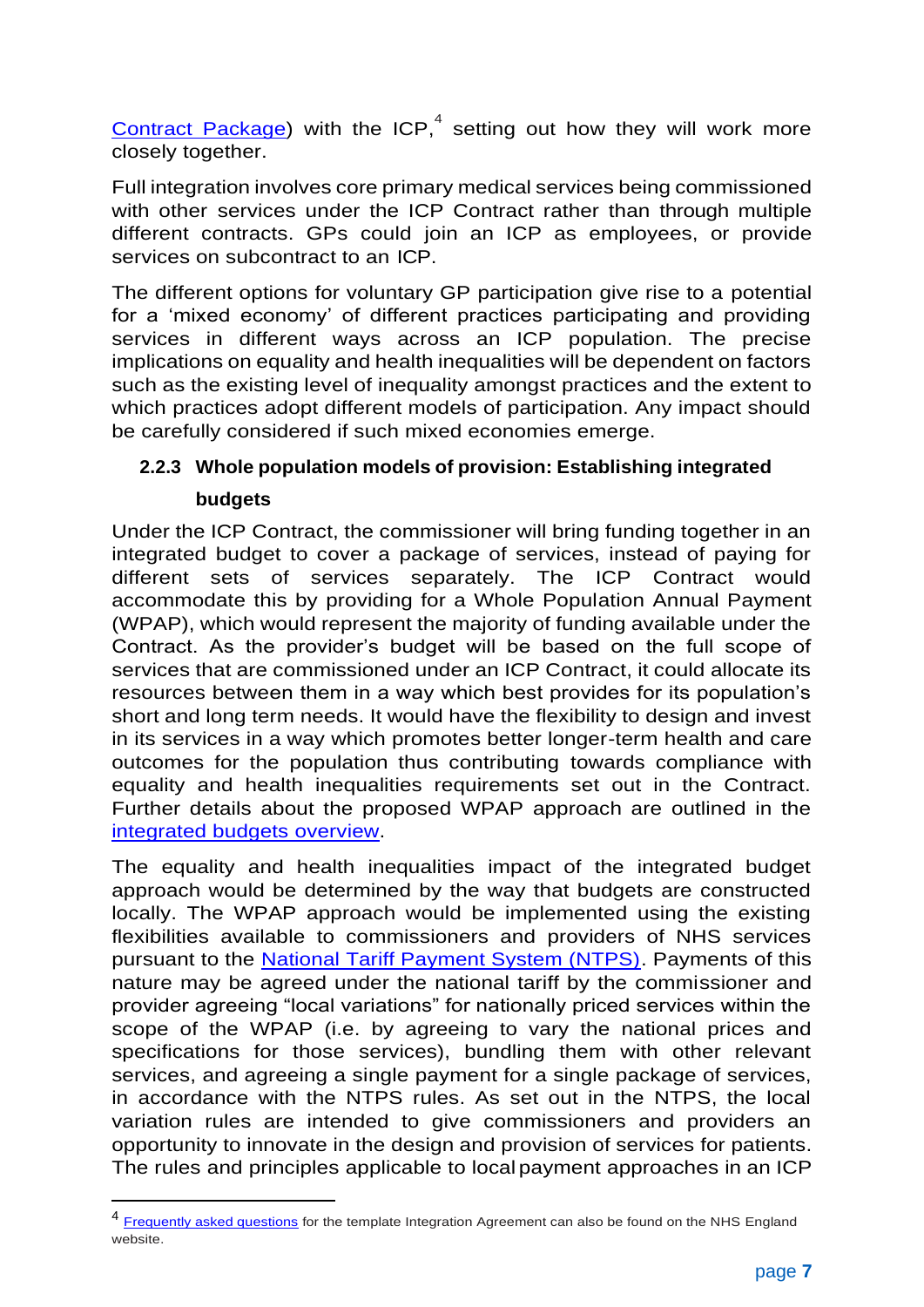context are identical to those which apply when commissioners wish to use the generic NHS Standard Contract, in particular that:

- the approach must be in the **best interests of people**
- the approach **must promote transparency** to improve accountability and encourage the sharing of best practice
- the provider and commissioner(s) must **engage constructively** with each other when trying to agree local payment approaches.

It is important to note that whilst the controls in place nationally around the use of local variations and the development of the WPAP are identical for the ICP Contract as for the generic NHS Standard Contract, further work would be required locally for each new ICP Contract to think through the service specification and any changes to underlying payment mechanisms, and consequently, any potential impact of those on local inequalities. This process would require local assessment. The overall impact of any new contract would also be subject to national assessment.

With the flexibility of budget allocation across a range of services, it will still be important to ensure that resources are spent on the population as intended – and there may be a risk that if this did not occur, people with protected characteristics or from health inclusion groups may be affected. However, the commissioner will need to ensure that it mitigates appropriately against any risk that, in order to improve its financial performance, the ICP restricts access to services or allows the quality or safety of care provision to deteriorate. There are different ways that improvement in care provision can be encouraged and maintained – for example a commissioner may wish to specify certain services which must always be available to particular patient groups. As outlined previously, it would also remain the responsibility of local commissioners and ICPs to consider the equality and health inequalities impact of their actions.

## <span id="page-8-0"></span>**2.3 Potential impact on specific groups of service users**

Generally, no negative impact for specific groups has been identified from the analysis of the new elements that have been incorporated into the national ICP framework, as described above. The population health management approach, which the ICP Contract is intended to underpin, involves the requirement for providers to take a holistic view of the needs of various sub-groups of the population. People with complex needs – for example, many older people – are likely to particularly benefit from this approach. The contract has also been designed to ensure the ICP has wide responsibilities for providing care to the whole population, comprising everyone registered with that ICP (or with a GP practice partially-integrated with the ICP) wherever they live, and everyone permanently or temporarily resident within the ICP's area, unless they are registered with a GP practice which is not part of the ICP. The ICP would therefore be responsible for providing care for homeless people, travelers and others who live within its area. 5

<sup>1</sup> <sup>5</sup> If local authority-funded services are within scope for the ICP, the population served by the ICP for those services will be defined so as to cover the population for which the local authority is legally responsible.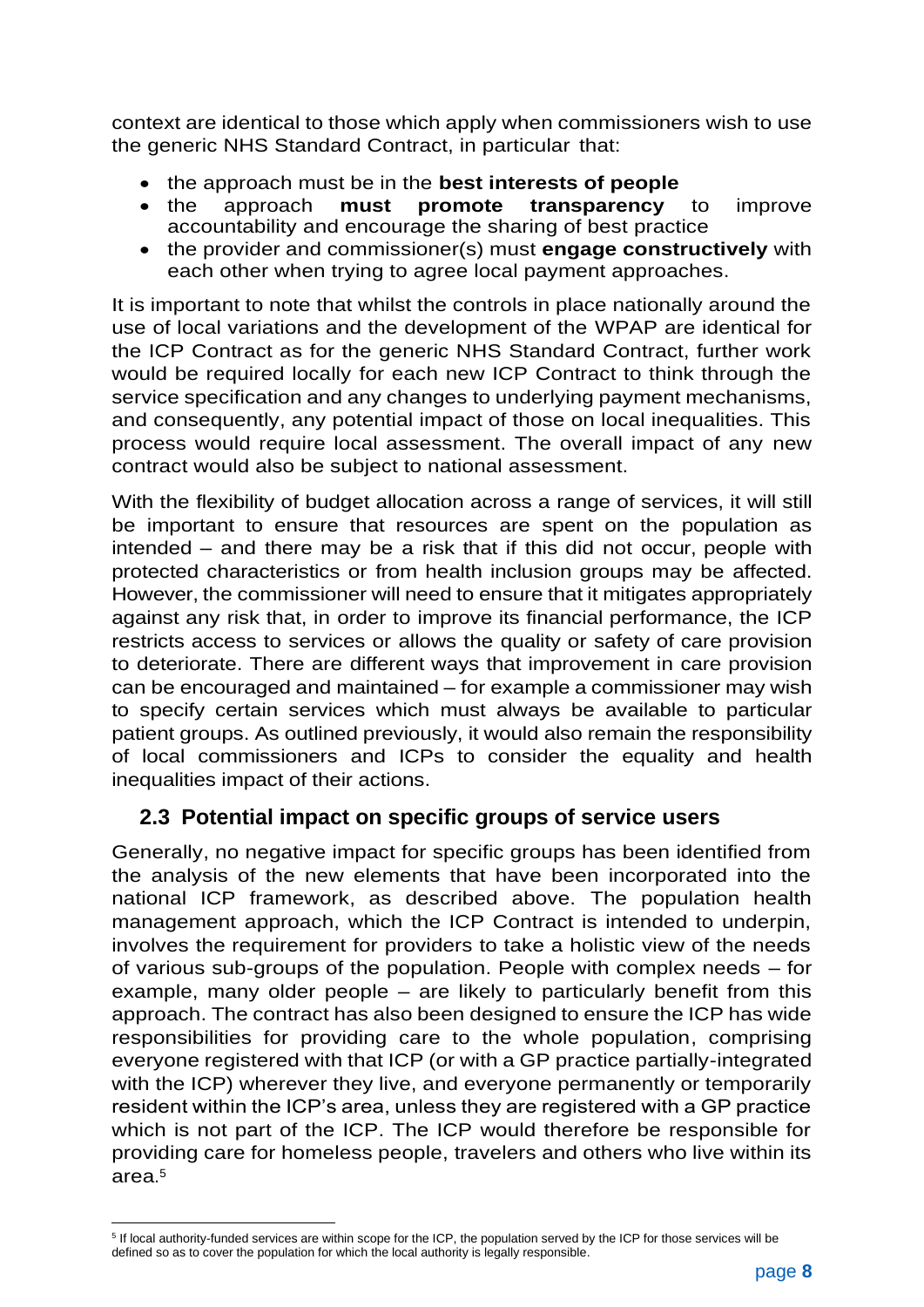Commissioners would be allowed to use the ICP Contract to purchase services for their population. The specific practical impacts of this national framework would be determined by the local decisions made by commissioners in determining a care model and selecting an appropriate provider. Depending on local commissioning decisions, there could therefore potentially be an impact upon any people and groups with 'protected characteristics' under the Equality Act 2010 (age, disability, gender reassignment; marriage or civil partnership, pregnancy or maternity, race, religion or belief, sex, sexual orientation). There are also various groups within populations that may experience health inequalities in relation to access and outcomes – for example, people from the health inclusion groups described earlier.

However, the above analysis highlights the need for local contracts to be subject to full engagement and involvement. This is to ensure that the impact of the use of the ICP Contract is fully documented and understood, and appropriate action taken.

# <span id="page-9-0"></span>**3. Patient and public involvement**

Patient and public involvement is important to help us be aware of any equality and health inequalities issues relating to the contractual framework for ICPs.

The ICP Contract and supporting documents have been developed based on extensive engagement.

The engagement included a 12-week public consultation on the contracting arrangements for ICPs, from 3 August to 26 October 2018. As part of the public consultation, feedback on the draft equality and health inequalities analysis was gathered. People were able to respond to the consultation questions via a number of routes:

- an online survey
- attendance at one of the four regional events that took place across the country
- the ICP email inbox
- by post, direct to the New Business Models Team at NHS England.

During this time NHS England was able to review and develop the ICP Contract, along with the EHIA, using feedback from internal and external stakeholders. NHS England's response to the consultation can be found [here.](https://www.engage.england.nhs.uk/consultation/proposed-contracting-arrangements-for-icps/user_uploads/icp-consultation-response.pdf)

Any localities considering the use of the ICP Contract also need to carry out their own local engagement exercises as they develop their care model. Local commissioners have their own involvement and consultation duties.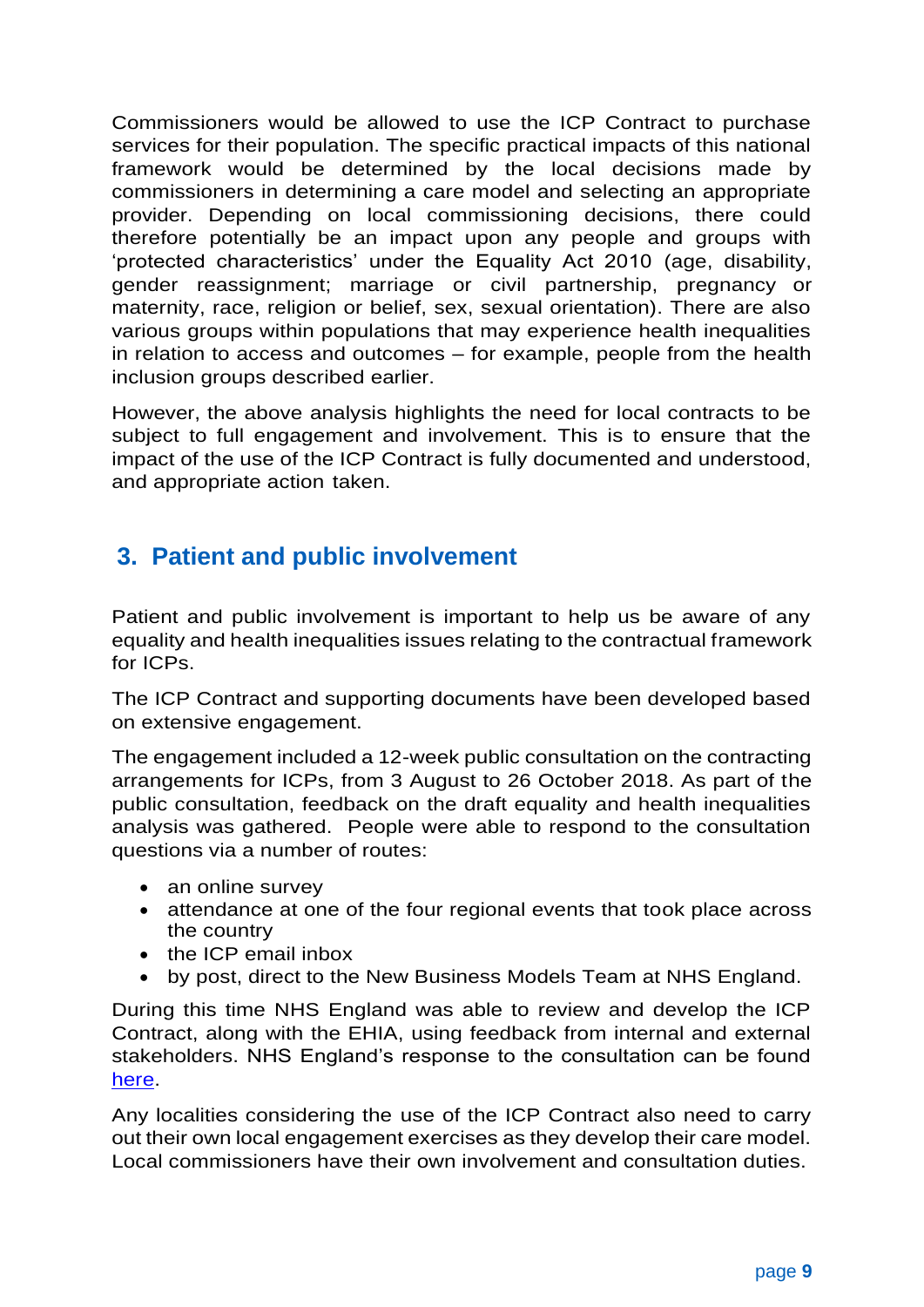# <span id="page-10-0"></span>**Appendices**

# <span id="page-10-1"></span>**Appendix 1 – Service Condition 17 Equity of Access, Equality and**

# **Non-Discrimination**

|         | <b>Provision</b>                                                                                                                                                                                                                                                                                                                                                                                                                                                                                             | <b>Application</b>                                                         |
|---------|--------------------------------------------------------------------------------------------------------------------------------------------------------------------------------------------------------------------------------------------------------------------------------------------------------------------------------------------------------------------------------------------------------------------------------------------------------------------------------------------------------------|----------------------------------------------------------------------------|
| 17.1    | The Parties must not discriminate between or against<br>members of the Population, Carers or Legal<br>Guardians on the grounds of age, disability, gender<br>reassignment, marriage<br>civil<br>partnership,<br>or<br>pregnancy or maternity, race, religion or belief, sex,<br>sexual orientation, or any other non-medical<br>characteristics, except as permitted by Law.                                                                                                                                 | All                                                                        |
|         | 17.2 The Provider must provide appropriate assistance<br>and make reasonable adjustments for members of<br>the Population, Carers and Legal Guardians who do<br>not speak, read or write English or who have<br>communication difficulties (including hearing, oral or<br>learning impairments). The Provider must carry out<br>an annual audit of its compliance with this obligation<br>and must demonstrate at Review Meetings the<br>extent to which Service improvements have been<br>made as a result. | All                                                                        |
| 17.3    | In performing its obligations under this Contract the<br>Provider must comply with the obligations contained<br>in section 149 of the Equality Act 2010, the Equality<br>Act 2010 (Specific Duties and Public Authorities)<br>Regulations 2017 and section 6 of the HRA. If the<br>Provider is not a public authority for the purposes of<br>those sections it must comply with them as if it were.                                                                                                          | All                                                                        |
| 17.4 In | consultation<br>with<br>the<br>Co-ordinating<br>Commissioner, and on reasonable request, the<br>Provider must provide a plan setting out how it will<br>comply with its obligations under SC17.3. If the<br>Provider has already produced such a plan in order<br>to comply with the Law, the Provider may submit<br>that plan to the Co-ordinating Commissioner in order<br>to comply with this SC17.4.                                                                                                     | All                                                                        |
|         | 17.5 The Provider must implement EDS2.                                                                                                                                                                                                                                                                                                                                                                                                                                                                       | <b>NHS Trust/</b><br><b>FT Providers</b><br>and Sub-<br><b>Contractors</b> |
| 17.6    | Provider<br><b>The</b><br>implement<br>the<br><b>National</b><br>must<br>Workforce Race Equality Standard and submit an<br>annual report to the Co-ordinating Commissioner on<br>its progress in implementing that standard.                                                                                                                                                                                                                                                                                 | All                                                                        |
| 17.7    | In accordance with the timescale and guidance to be<br>published by NHS England, the Provider must:                                                                                                                                                                                                                                                                                                                                                                                                          | <b>NHS Trust/</b><br><b>FT Providers</b>                                   |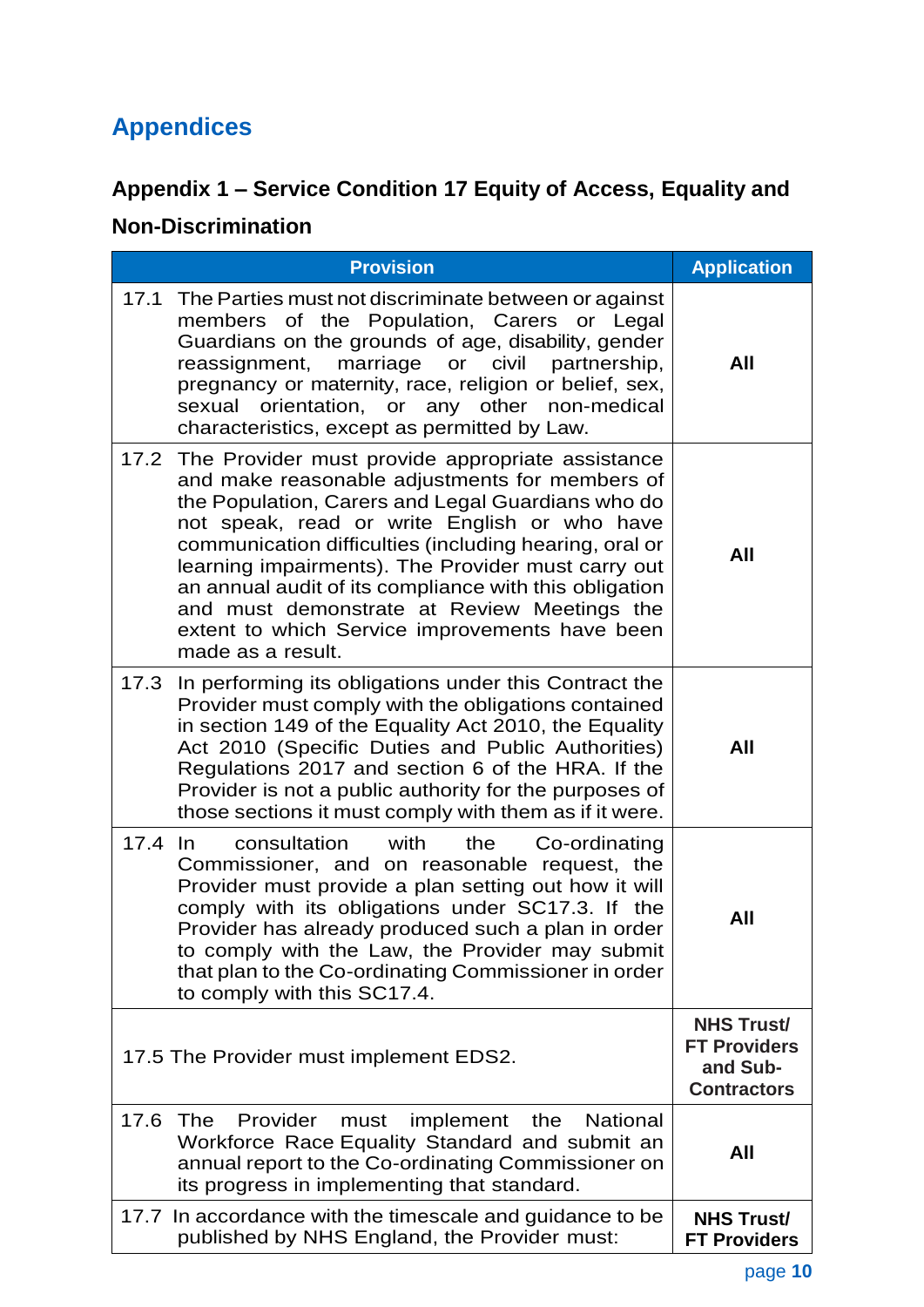| 17.7.1 implement the National Workforce Disability                  | and Sub-           |
|---------------------------------------------------------------------|--------------------|
| <b>Equality Standard; and</b>                                       | <b>Contractors</b> |
| 17.7.2 report to the Co-ordinating Commissioner on<br>its progress. |                    |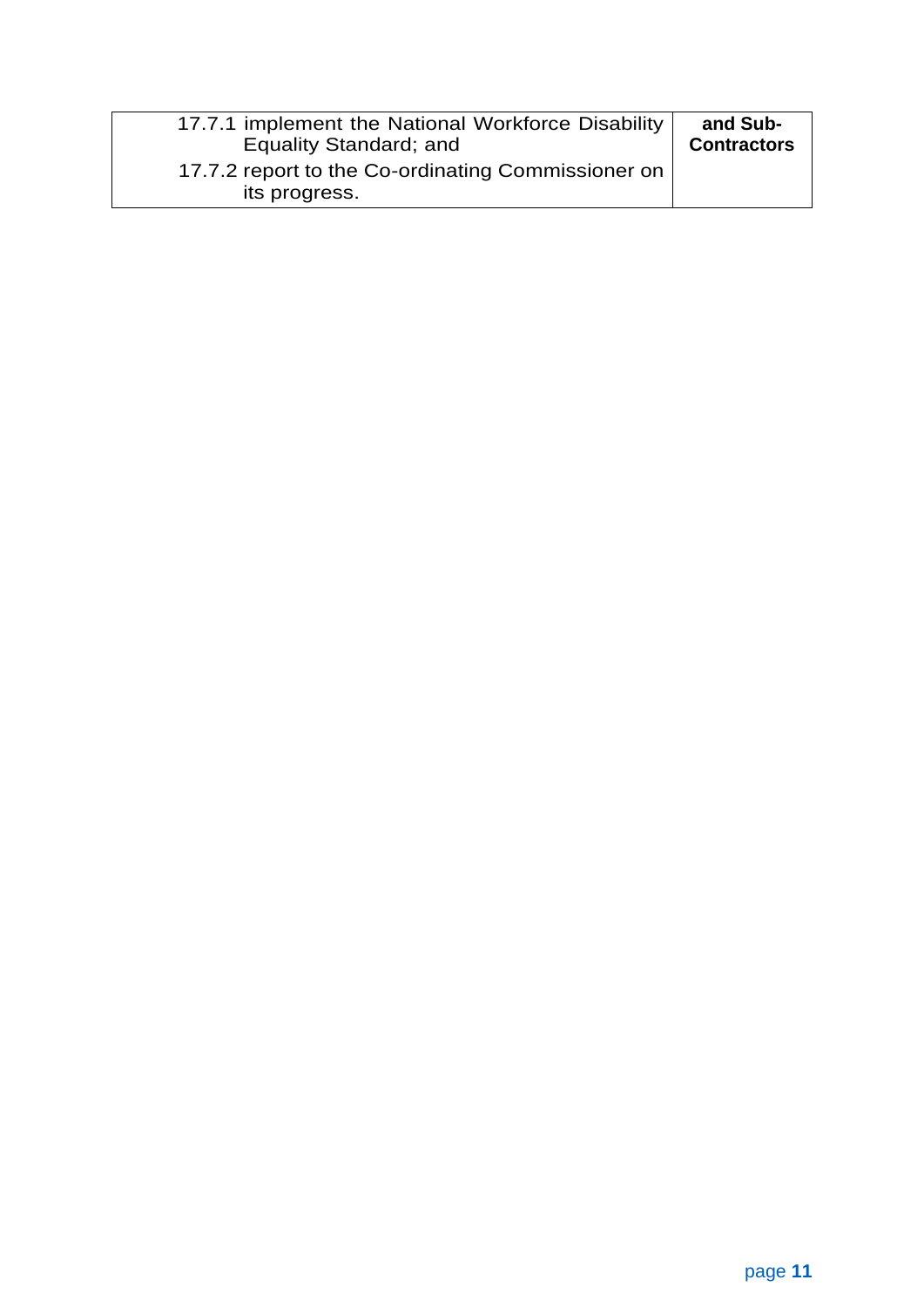## <span id="page-12-0"></span>**Appendix 2 – New service conditions introduced associated with**

# **care model forICPs (compared to the generic NHS Standard**

## **Contract)**

|                 | <b>Provision</b>                                                                                                                                                                                                                                                                                                                                                                               | <b>Application</b> |
|-----------------|------------------------------------------------------------------------------------------------------------------------------------------------------------------------------------------------------------------------------------------------------------------------------------------------------------------------------------------------------------------------------------------------|--------------------|
| SC <sub>1</sub> | Fundamental Obligations of the Provider and the<br><b>Commissioners</b>                                                                                                                                                                                                                                                                                                                        |                    |
| 1.2             | In performing its obligations under this Contract, the<br>Provider must have regard to the need to reduce<br>inequalities between members of the Population with<br>respect to their ability to access health services and<br>the outcomes achieved for them from the delivery of<br>health services.                                                                                          | All                |
| 1.3             | The Provider must perform the Integration Activities<br>in accordance with the requirements set out in<br>Schedule 3A (Integration Activities) and in pursuit of<br>the Integration Goals.                                                                                                                                                                                                     | All                |
|                 | SC3 Improving the Health of the Population                                                                                                                                                                                                                                                                                                                                                     |                    |
| 3.1             | The Provider must perform its obligations under this<br>Contract in such a way as to secure continuous<br>improvement in the quality of services provided to the<br>Population in connection with the prevention,<br>diagnosis or treatment of illness, with a view to<br>securing continuous improvement in the treatment<br>outcomes achieved and in the health status of the<br>Population. | All                |
| 3.2             | The Provider must develop and implement strategies<br>to improve the health and wellbeing of the Population.<br>The Provider must:                                                                                                                                                                                                                                                             |                    |
|                 | 3.2.1 maintain a documented, current and thorough<br>assessment of the health [and social] care<br>needs of the Population;                                                                                                                                                                                                                                                                    |                    |
|                 | 3.2.2 work collaboratively with the Commissioners,<br>the Integrated Practices and other providers<br>and agencies to seek to identify and address<br>underlying influences on<br>health<br>the<br>and<br>wellbeing for members of the Population and<br>inequalities in health, wellbeing and outcomes<br>different<br>between<br>sub-groups<br>within<br>the<br>Population;                  | All                |
|                 | 3.2.3 support the Population to adopt<br>healthy<br>lifestyles, ensuring that Staff use every contact<br>they have with members of the Population as<br>an opportunity to maintain or improve health<br>wellbeing,<br>accordance<br>with<br>the<br>and<br>in                                                                                                                                   |                    |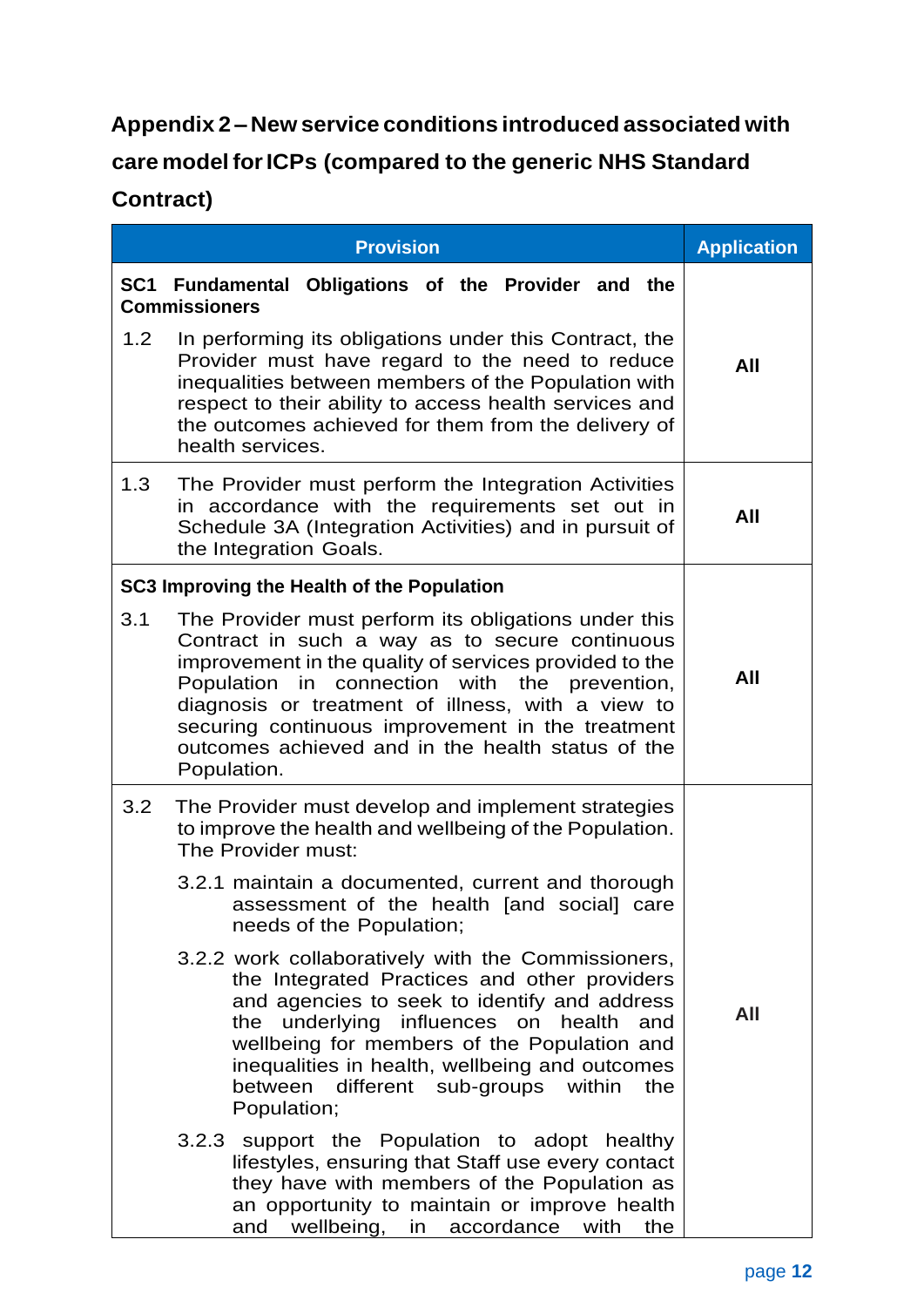|     | principles and tools comprising in Making Every<br><b>Contact Count Guidance;</b>                                                                                                                                                                                                                                                                                                                                                                                                                             |
|-----|---------------------------------------------------------------------------------------------------------------------------------------------------------------------------------------------------------------------------------------------------------------------------------------------------------------------------------------------------------------------------------------------------------------------------------------------------------------------------------------------------------------|
|     | where clinically appropriate,<br>3.2.4<br>provide<br>information and support to Service Users<br>(particularly those with long term conditions) to<br>develop the knowledge, skills and confidence<br>to take increasing responsibility for managing<br>their own ongoing health, wellbeing and care<br>through self-management education, health<br>coaching and peer support, and provide<br>information and support to their Carers or Legal<br>Guardians to assist those Service Users in<br>doing so and |
|     | provide the Services and perform<br>3.2.5<br>the<br>Integration Activities in such a way as to:                                                                                                                                                                                                                                                                                                                                                                                                               |
|     | 3.2.5.1. maximise the extent to which disease<br>conditions<br>and<br>alleviated<br>are<br><b>or</b><br>prevented, and to which members of the<br>Population can live healthy lives in their<br>own homes;                                                                                                                                                                                                                                                                                                    |
|     | 3.2.5.2 ensure timely diagnosis of diseases and<br>conditions and prompt<br>access<br>to<br>clinically appropriate treatment and<br>care wherever indicated, making<br>referrals<br>clinically<br>as<br>onward<br>appropriate and in line with agreed<br>referral protocols to other providers of<br>and social<br>health<br>care<br>services<br>commissioned by the Commissioners;<br>and                                                                                                                    |
|     | 3.2.5.3<br>minimise<br>unplanned<br>hospital<br>attendances and admissions.                                                                                                                                                                                                                                                                                                                                                                                                                                   |
|     | 3.3 The Provider must ensure that it has in place information<br>systems and analytical capacity, supported by use of a<br>risk stratification<br>tool<br>recognised<br>and,<br>where<br>appropriate, by data sharing arrangements with other<br>providers of health and social care) which allow it to:                                                                                                                                                                                                      |
| All | 3.3.1 understand the health and care needs of the<br>Population and predict the extent to which<br>members of the Population are at risk of<br>developing different diseases or conditions;                                                                                                                                                                                                                                                                                                                   |
|     | 3.3.2 identify unwarranted variations in the delivery,<br>experiences, and outcomes of care;                                                                                                                                                                                                                                                                                                                                                                                                                  |
|     | 3.3.3 identify opportunities to improve the quality,<br>equity and efficiency of care;                                                                                                                                                                                                                                                                                                                                                                                                                        |

 $\overline{\phantom{a}}$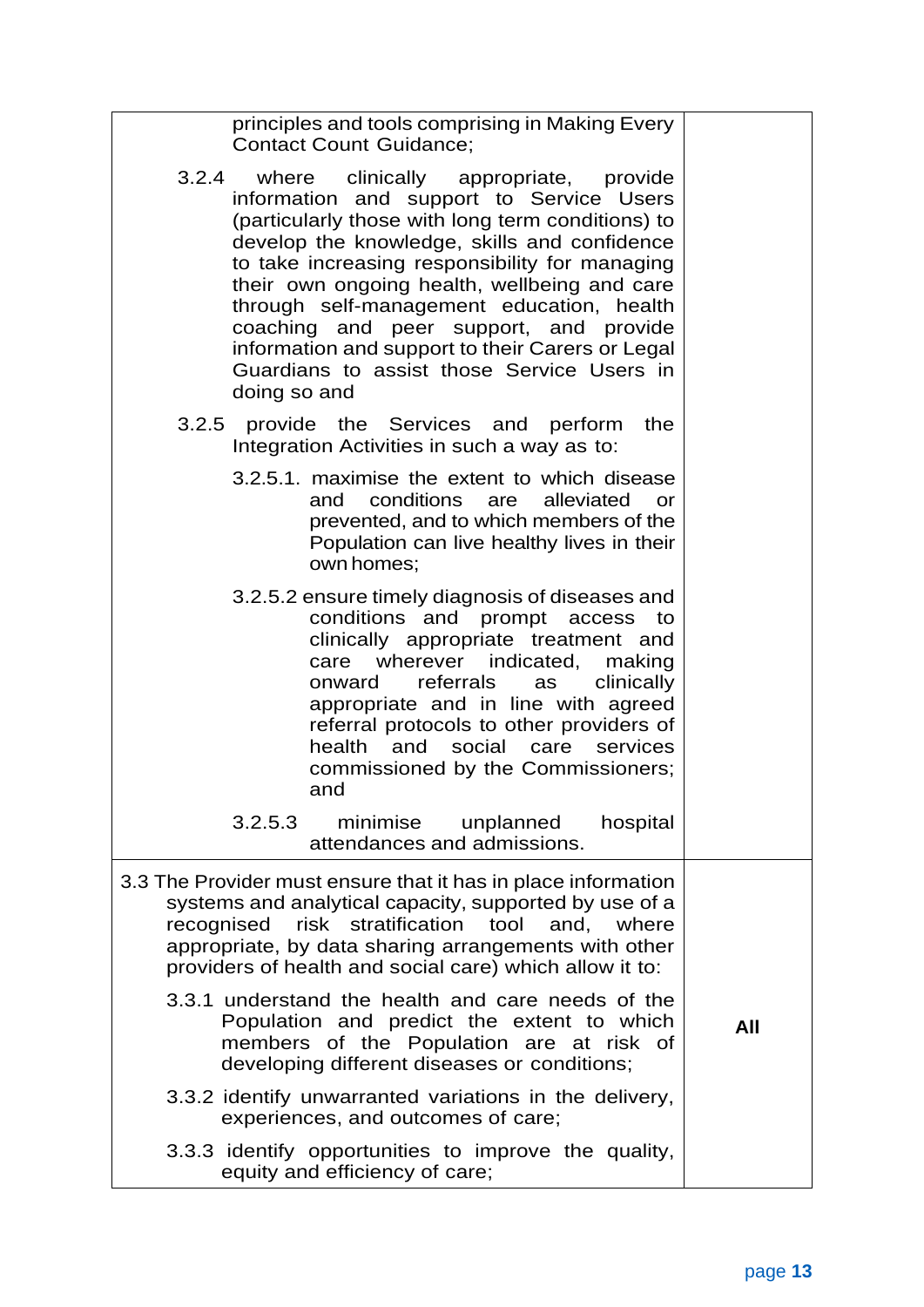| 3.3.4 plan and deliver targeted preventative care<br>interventions that take account of the specific<br>needs of individual members of the Population;                                                                                                                                                                                                                                                                                                                                      |     |
|---------------------------------------------------------------------------------------------------------------------------------------------------------------------------------------------------------------------------------------------------------------------------------------------------------------------------------------------------------------------------------------------------------------------------------------------------------------------------------------------|-----|
| 3.3.5 monitor improvements in the experience of care,<br>health outcomes and well-being of members of<br>the Population; and                                                                                                                                                                                                                                                                                                                                                                |     |
| 3.3.6 record levels of Activation among Service Users<br>on an ongoing basis, using a recognised<br>measurement tool.                                                                                                                                                                                                                                                                                                                                                                       |     |
| 3.4 The Provider must:                                                                                                                                                                                                                                                                                                                                                                                                                                                                      |     |
| 3.4.1 implement a local approach to engaging the<br>Population in improving health and wellbeing in<br>accordance with NICE Guideline NG44;                                                                                                                                                                                                                                                                                                                                                 |     |
| 3.4.2 use all reasonable endeavours to promote and<br>support voluntary, community-led activities<br>amongst the Population which promote better<br>health and wellbeing and support the provision<br>of the Services and the Integrated Services;                                                                                                                                                                                                                                          | All |
| 3.4.3 maintain an ongoing, up-to-date directory of<br>those activities, the organisations involved in<br>providing them and the community facilities and<br>resources used to support them; and                                                                                                                                                                                                                                                                                             |     |
| 3.4.4 make this directory available and publicise it<br>through appropriate means to the Population.                                                                                                                                                                                                                                                                                                                                                                                        |     |
| 3.5 The Provider must ensure that the [Healthcare]<br>Services are made available as appropriate to Care<br>Home Residents. The Provider must deliver those<br>[Healthcare] Services, [and] must implement a<br>programme of clinical support for the Care Homes<br>[and must perform the relevant Integration Activities],<br>with the objectives of improving the health and care of<br>the Care Home Residents and minimising avoidable<br>admission of Care Home Residents to hospital. | All |
| <b>SC4 Care Tailored to Individual Needs Access to services</b>                                                                                                                                                                                                                                                                                                                                                                                                                             |     |
| 4.1 The Provider must ensure that it publicises (through<br>Staff, on its website and through other appropriate<br>means) details of the nature and hours of availability<br>Of:                                                                                                                                                                                                                                                                                                            |     |
| 4.1.1 Primary Medical Services and urgent care<br>[Healthcare] Services which are intended to<br>function on an open-access basis; and                                                                                                                                                                                                                                                                                                                                                      | All |
| 4.1.2 other relevant open-access urgent care services<br>provided by other health and social<br>care<br>providers commissioned by the Commissioners,<br>with the aim of ensuring that the Population is                                                                                                                                                                                                                                                                                     |     |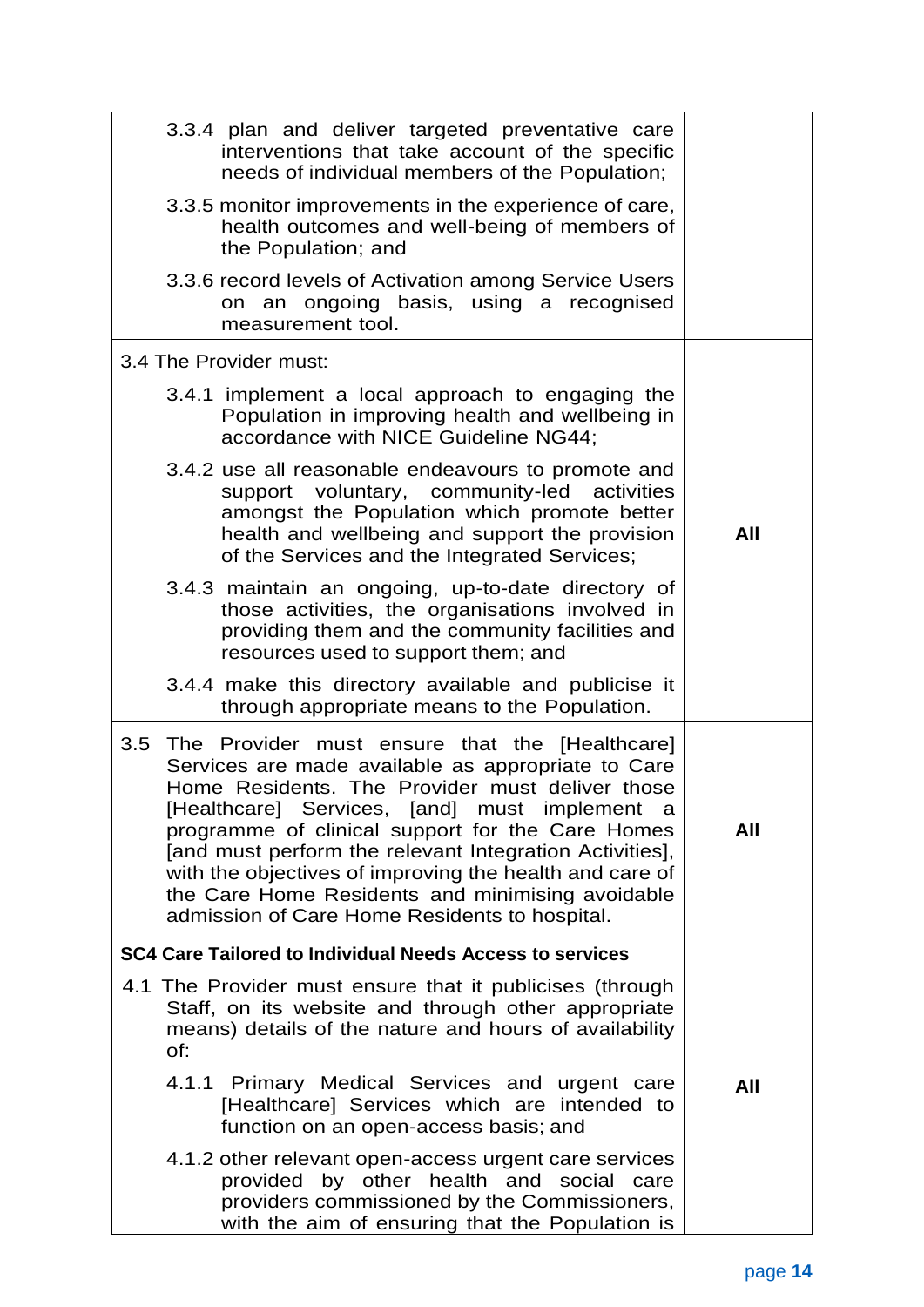|     | aware of the purpose of each of those services,<br>and where and when they can be accessed.                                                                                                                                                                                                                                                                                                                                                                                               |     |
|-----|-------------------------------------------------------------------------------------------------------------------------------------------------------------------------------------------------------------------------------------------------------------------------------------------------------------------------------------------------------------------------------------------------------------------------------------------------------------------------------------------|-----|
|     | 4.2 In delivering Primary Medical Services, the Provider<br>must use all reasonable endeavours to:                                                                                                                                                                                                                                                                                                                                                                                        |     |
|     | 4.2.1 offer to each member of the Population the<br>choice of a range of premises, sited at readily-<br>accessible locations throughout the Contract<br>Area [in accordance with the requirements set<br>out in the relevant Service Specifications], at<br>which to receive Primary Medical Services<br>throughout Core Hours;                                                                                                                                                           |     |
|     | 4.2.2 offer sufficient pre-bookable and same-day<br>appointments (with GPs and/or other clinical<br>Staff as appropriate) during Core Hours to meet<br>the needs of the Population, including during<br>evenings and at weekends as a realistic<br>alternative to appointments between the hours<br>of 8.00am and 6.30pm Monday to Friday; and                                                                                                                                            | All |
|     | 4.2.3 provide each week, outside of Core Hours, a<br>minimum of 30 minutes of face-to-face GP<br>appointment capacity per 1,000 members of the<br>Population.                                                                                                                                                                                                                                                                                                                             |     |
| 4.3 | In delivering [Healthcare] Services other than<br>Primary Medical Services, the Provider must use all<br>reasonable endeavours to provide care and treatment<br>for each Service User from a convenient location as<br>close to that Service User's home as possible. The<br>Provider must ensure that each [Healthcare] Service<br>is available to Service Users at times and on days<br>convenient for them, including during evenings and<br>at weekends where clinically appropriate. | All |
|     | 4.4 The Provider must continually monitor and assess the<br>demand for each [Healthcare] Service by location,<br>time of day and day of the week. At the reasonable<br>request of the Co-ordinating Commissioner, the<br>Provider<br>provide to the<br>Co-ordinating<br>must<br>Commissioner:                                                                                                                                                                                             |     |
|     | 4.4.1 details of its rationale for its provision of<br>[Healthcare] Services by location, day or week<br>and time of day, including details                                                                                                                                                                                                                                                                                                                                               | All |
|     | of actual utilisation of [Healthcare] Services and<br>distances travelled by Services Users; and                                                                                                                                                                                                                                                                                                                                                                                          |     |
|     | 4.4.2 evidence that the Provider's decisions on the<br>location and availability of the [Healthcare]<br>Services have been informed by engagement<br>with the Population.                                                                                                                                                                                                                                                                                                                 |     |
|     | 4.5 In delivering the [Healthcare] Services, the Provider                                                                                                                                                                                                                                                                                                                                                                                                                                 | All |